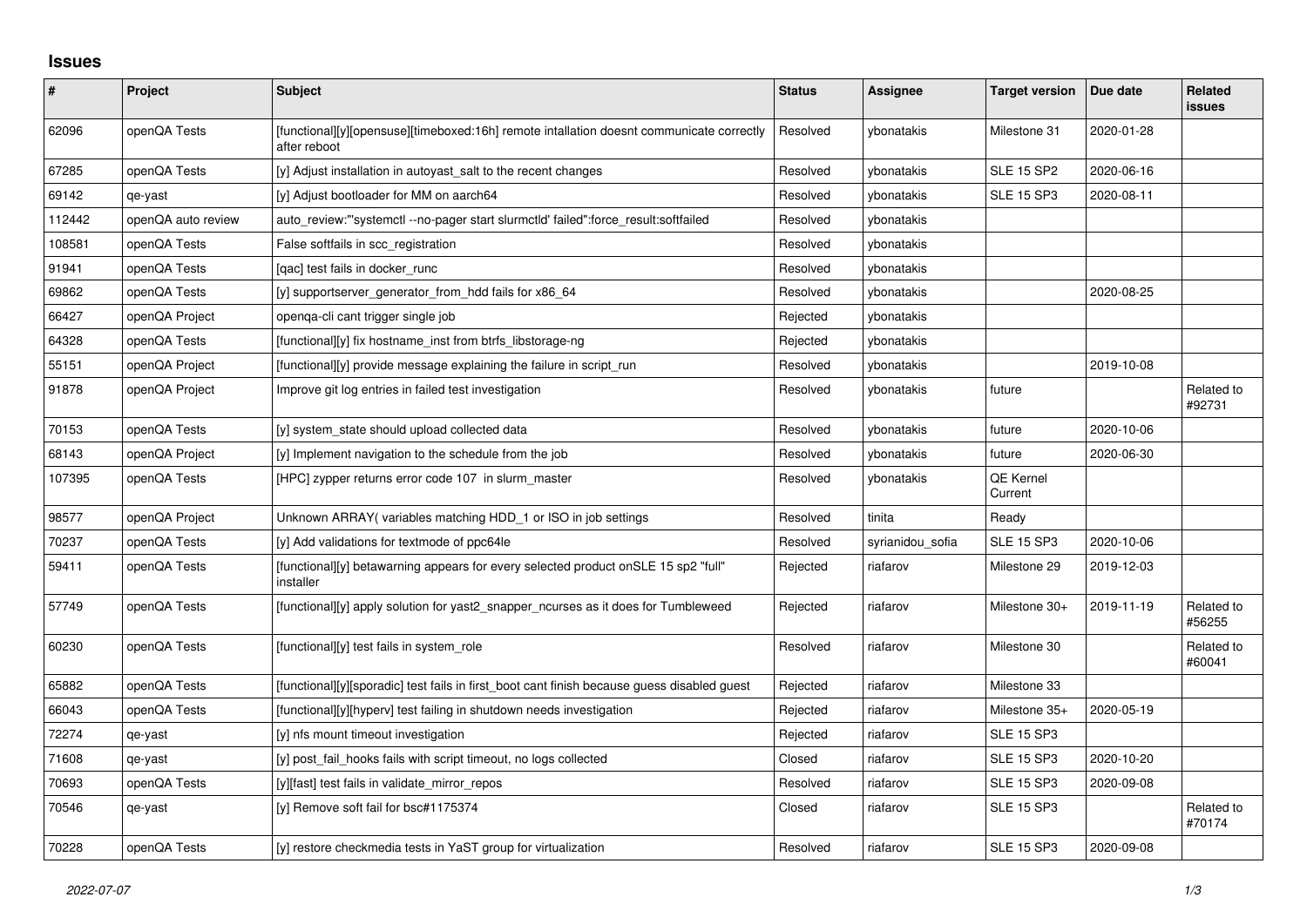| $\pmb{\#}$ | Project        | Subject                                                                                                                                                                   | <b>Status</b> | <b>Assignee</b>     | <b>Target version</b> | Due date   | Related<br><b>issues</b>                       |
|------------|----------------|---------------------------------------------------------------------------------------------------------------------------------------------------------------------------|---------------|---------------------|-----------------------|------------|------------------------------------------------|
| 68515      | openQA Tests   | [y] iscsi client wont be fixed in SLE15SP2                                                                                                                                | Rejected      | riafarov            | <b>SLE 15 SP3</b>     |            |                                                |
| 68152      | openQA Tests   | [y] Revert Negative Lookhead for 'nothing provides /bin/sh'                                                                                                               | Resolved      | riafarov            | <b>SLE 15 SP3</b>     |            |                                                |
| 65858      | openQA Tests   | [functional] ppc64le iso is not bootable                                                                                                                                  | Rejected      | riafarov            |                       |            |                                                |
| 61100      | openQA Tests   | [functional][y] test fails in scc registration                                                                                                                            | Resolved      | riafarov            |                       |            |                                                |
| 59312      | openQA Tests   | [functional][y] could not resolv repos urls                                                                                                                               | Rejected      | riafarov            |                       |            |                                                |
| 59309      | openQA Tests   | [Functional][y]test fails in verify_ext4                                                                                                                                  | Rejected      | riafarov            |                       |            |                                                |
| 59012      | openQA Tests   | [functional][y] test fails in yast sysconfig                                                                                                                              | Resolved      | riafarov            |                       |            |                                                |
| 55964      | openQA Tests   | [functional][y] test fails in scc_registration because of missing step                                                                                                    | Rejected      | riafarov            |                       |            |                                                |
| 55949      | openQA Tests   | [functional][y] yaml schedulers are not found                                                                                                                             | Resolved      | riafarov            |                       |            |                                                |
| 71896      | openQA Tests   | [y] Expert partitioning framework refactoring                                                                                                                             | Rejected      | riafarov            | future                |            |                                                |
| 68579      | qe-yast        | [y] gitlab-ci needs another stage for verify_file_existence                                                                                                               | Rejected      | riafarov            | future                |            |                                                |
| 57743      | openQA Tests   | [functional][y][timeboxed:8h] test tries to reboot when poweroff is given in shutdown                                                                                     | Resolved      | oorlov              | Milestone 29          | 2019-10-22 | Related to<br>#58127                           |
| 59939      | openQA Tests   | [functional][y] first entry in product selection list is not highlighted on s390                                                                                          | Resolved      | oorlov              | Milestone 30+         | 2019-12-03 |                                                |
| 65891      | openQA Tests   | [functional][y] fix first boot on ipmi                                                                                                                                    | Resolved      | oorlov              | <b>SLE 15 SP2</b>     | 2020-05-19 |                                                |
| 64731      | openQA Tests   | [functional][y] generate TW image with wicked and use it in yast2 cmdline and nis MM<br>test suites                                                                       | Resolved      | oorlov              | future                | 2020-05-19 | Copied from<br>#61901                          |
| 54041      | openQA Project | test terminates in openga in scenario with raid partitioning                                                                                                              | Resolved      | okurz               |                       |            |                                                |
| 68146      | openQA Project | Implement colored and interactive logs                                                                                                                                    | Resolved      | okurz               | future                |            | Related to<br>#34978,<br>Related to<br>#16180  |
| 62690      | openQA Tests   | [functional][y][timeboxed:8h] finish btn is disabled in Installation Completed                                                                                            | Resolved      | mloviska            | Milestone 32          | 2020-02-25 |                                                |
| 58319      | openQA Project | [openga-client] make --form visible in the help output                                                                                                                    | Resolved      | mkittler            | Done                  |            |                                                |
| 109292     | openQA Project | OSD is missing x86_64 jobs duplicate key value violates unique constraint<br>"assets_type_name" in lib/OpenQA/Schema/ResultSet/Assets.pm line 33 within<br>find or create | Resolved      | mkittler            | Ready                 |            | Related to<br>#35749,<br>Related to<br>#109560 |
| 107878     | openQA Project | number of failed job provides wrong value on the build's status bar                                                                                                       | Resolved      | mkittler            | Ready                 | 2022-03-18 |                                                |
| 98388      | openQA Project | Non-existing asset "uefi-vars" is still shown up on #downloads                                                                                                            | Resolved      | mkittler            | Ready                 |            | Related to<br>#97304,<br>Related to<br>#99672  |
| 89077      | openQA Project | os-autoinst Makefile is missing symlinks configuration                                                                                                                    | Resolved      | mkittler            | Ready                 |            |                                                |
| 59318      | openQA Tests   | [functional][u] packages are not gettting installed                                                                                                                       | Resolved      | jorauch             | Milestone 28          |            |                                                |
| 61931      | openQA Tests   | [functiona][y] autoinst.xml is missing registration block in autoyast_reinstall                                                                                           | Resolved      | <b>JERiveraMoya</b> | Milestone 30          | 2020-01-28 |                                                |